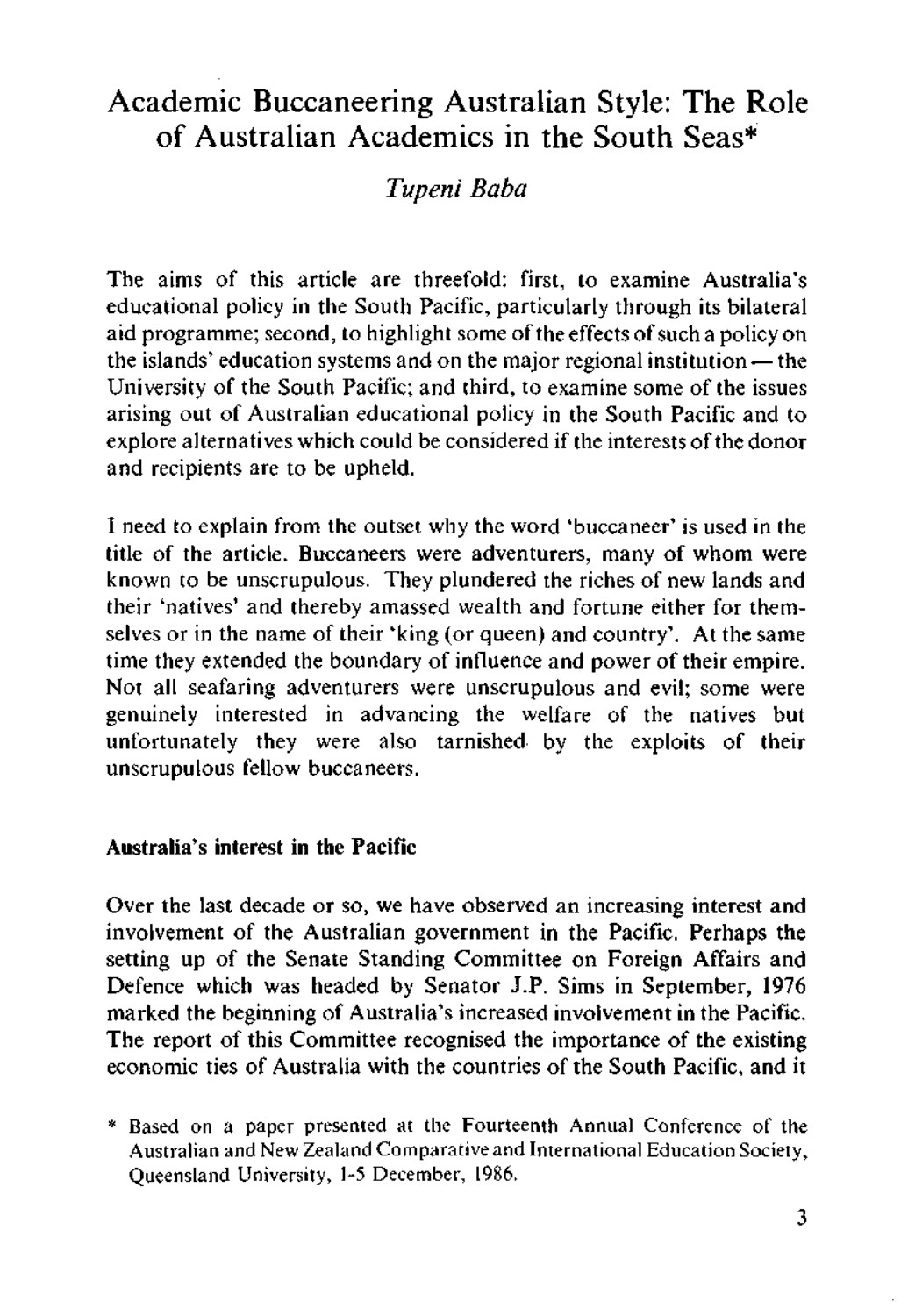#### recommended:

that Australia should increase its efforts to broaden and develop its relations to take into account political, diplomatic, social, cultural and sporting considerations. Australia, in partnership with South Pacific countries must work to promote more widespread and frequent exchanges between people at all levels.'

In the field of education, the Sims Report recommended the provision of facilities for technical, agricultural, marine, mechanical, medical and social welfare training consistent with the needs and requirements of the South Pacific. The Report also endorsed the need for training in Australia when such is not practicable in the islands and it welcomed regional cooperation in education through the establishment of the University of the South Pacific and its extension centres, and also the establishment of the South Pacific Board for Educational Assessment (SPBEA). The Report recommended Australian support for these regional co-operative efforts<sup>2</sup> in education.

#### **Aid and education policies**

In 1981, the Australian Development and Assistance Bureau (ADAB) set up an Education and Training Mission to the South Pacific headed by Mr C.E.T. Terrell, Assistant Secretary of the Development Training Branch of ADAB. The Mission recommended:

...that Australia adopt as a major objective of aid it provides to the countries of the region in support of manpower development, the rapid reduction of their dependence on expatriate skilled manpower and their self sufficiency in administrative, managerial and technological expertise in the public sector.<sup>3</sup>

The Terrell Report recognised the importance of having the above training done locally or regionally whenever possible and it noted the pivotal role of the regional University of the South Pacific in undertaking such training. The Report further stated that:

Australia should recognise the regional role of USP by encouraging countries of the region to make maximum use of its facilities and generally to limit opportunities for study in Australia to areas in which the USP is unable to offer a service or in respect of which there is a particular need outside the region. $4$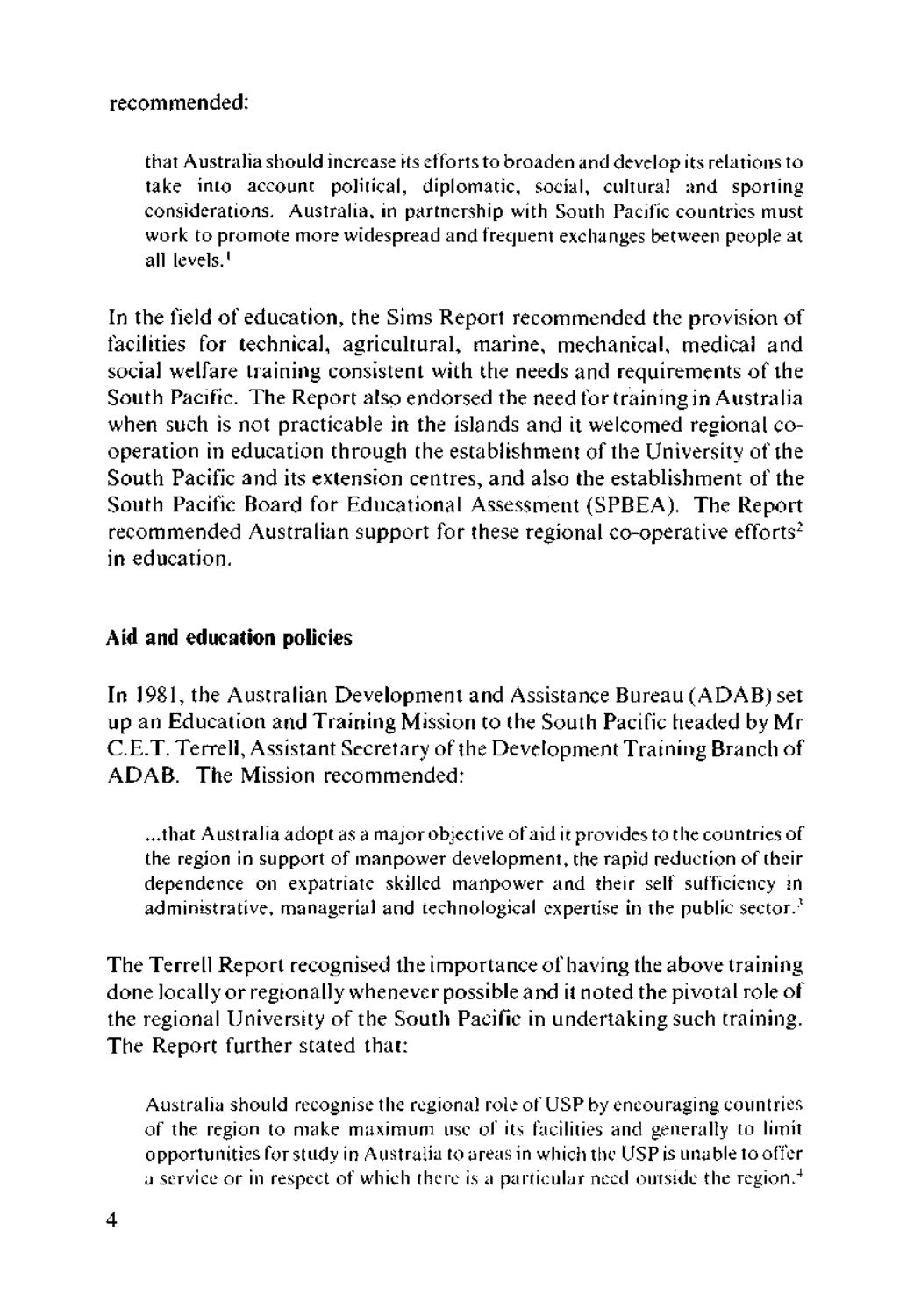The Report recommended that, in order to undertake the above, priority should be given to enhancing the capability of national and regional training institutions to enable them to meet local training needs. It further endorsed the need for giving priority to training programmes that were directly related to achieving this.<sup>5</sup>

In 1984, the Australian government established a major review of its programme through a committee headed by Mr Gordon Jackson.<sup>6</sup> The Jackson Report undertook a critical analysis of Australia's aid programmes and it came out heavily in favour of bilateral aid arrangements, at least with regard to education, research and technical assistance. In respect of the above, the Report said:

Assistance for education within developing countries should be emphasised in bilateral aid programming. More support should be given to curriculum development and teaching training for primary, secondary, and vocational schools. Support for national and regional post secondary education should be continued with a strong emphasis on the involvement of Australian colleges of advanced education, and technical and further education institutions.<sup>7</sup>

The Jackson Report also recognised the benefit to Australia of having foreign students and recommended that a liberal policy be adopted towards accepting them into Australian institutions.

In emphasising the use of bilateral aid programmes, the Report effectively neutralised the thrust of the Terrell Report which had stressed the importance of enhancing the capability of regional and national institutions and the need to use these institutions whenever possible for training purposes instead of relying on Australian institutions. It needs to be noted that the Jackson Report's strong support for the use of Australian colleges of education, technical and further education institutions came at a time when these institutions were experiencing falls in enrolment and when some were threatened with closure. It obviously would be to Australia's advantage to adopt the recommendations.

The more liberal policy advocated by the Jackson Report for overseas students would make it easy for the islands in the South Pacific to use Australian bilateral aid to send their students to study in Australian institutions. It would also have the effect of undermining the regional and national institutions in the South Pacific both in terms of student numbers and financial support.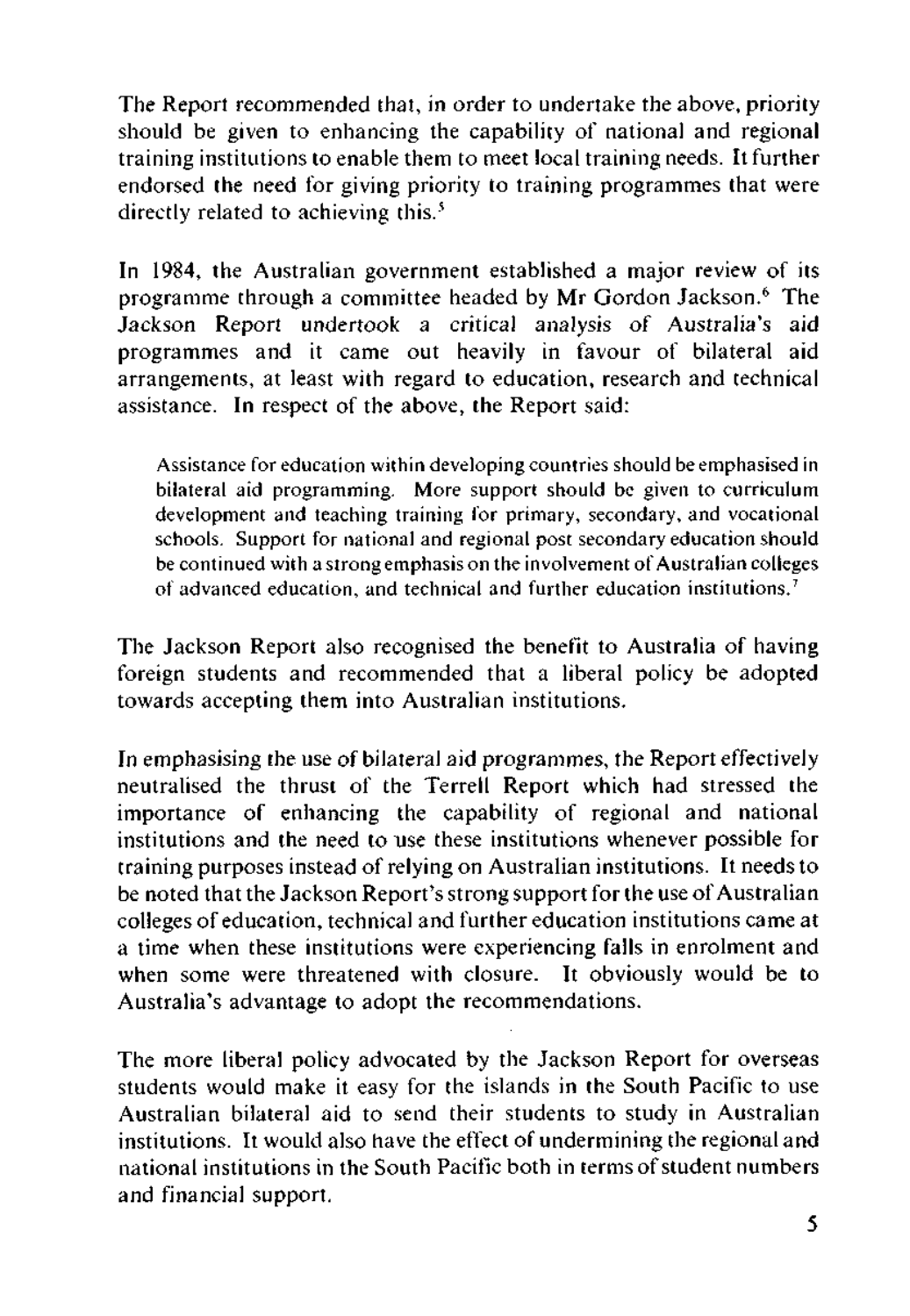The net effect of the Jackson Report was to ensure a greater dependence of the countries of the region on Australia and Australian institutions — an effective policy of neocolonialism. It can be argued that if each small island state is to be able to have a greater degree of self-determination or self-reliance in its relationship with metropolitan countries in the Pacific and on its rim, it would need to rely a lot more on co-operative efforts with its neighbouring islands. For this purpose, the island nations have collectively established over 200 regional organisations and institutions in various fields, including education. The Australian policy as recommended in the Jackson Report undermined such regional efforts.

Before examining specific cases of Australian involvement in the countries of the region, it would be useful to dwell briefly on the shift of Australia's policy towards bilateral as against multilateral aid arrangements. Australia's multilateral aid amounts to 25% of its total aid budget; the Jackson Report recommended that it should be maintained at that level. On the other hand, 74% of Australia's aid is made available through bilateral programmes. There has been a big increase in the amount of bilateral aid to the Pacific over the last decade or so. In fact, the increase from \$US1 million to \$US49 million between the period 1969/70 and 1982/83 represents an increase from 1% to 9% of Australia's total aid. The Jackson Report strongly supported such a shift in Australian aid policy.

#### **Some examples of Australia's bilateral assistance in education**

It is not possible to provide here a detailed account of ail the projects in the various countries of the South Pacific that Australian academics have been involved in through ADAB, nor is it possible to provide the detailed costs for each project as this type of information is not generally available even to recipient countries. My purpose in including some of the projects is to give a general idea of the activities and the method of execution of the projects by Australian institutions and agencies.

Here is a sample of some projects in Western Samoa, Tonga, Kiribati, Solomon Islands and Tuvalu.

|  | Western Samoa (a) Primary Curriculum Development — managed by |
|--|---------------------------------------------------------------|
|  | Macquarie University                                          |
|  | (b) Secondary Teachers' College — managed by                  |

Macquarie University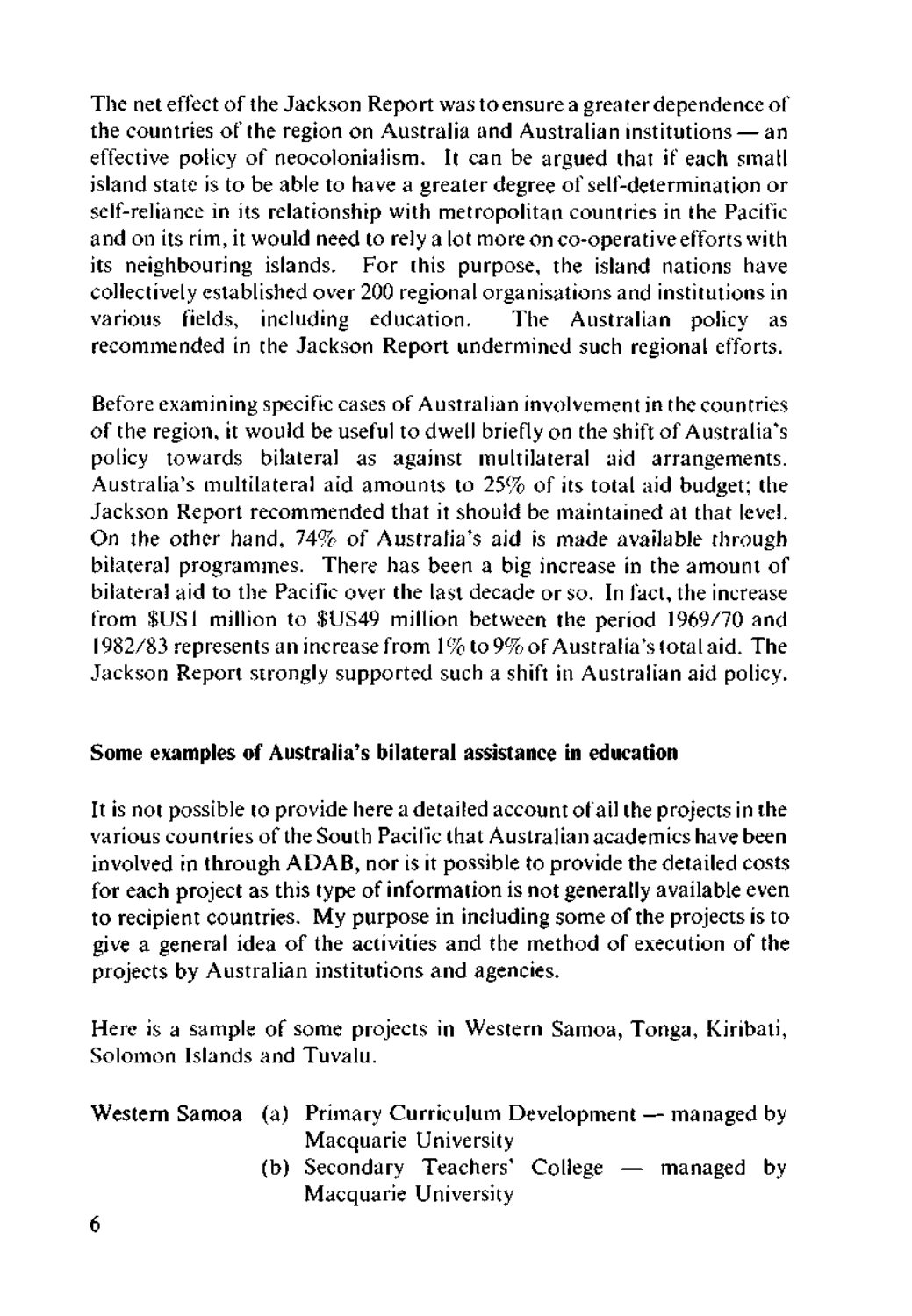|          | (c) Curriculum Development for Junior Secondary |
|----------|-------------------------------------------------|
|          | Schools — managed by the International Training |
|          | Institute, Sydney                               |
| Tonga    | (a) Primary Curriculum Development — managed by |
|          | Macquarie University                            |
|          | (b) Secondary Teacher Education Programme -     |
|          | managed by Macquarie University                 |
| Kiribati | Curriculum Development for Community High       |
|          | Schools — managed by the Salisbury College of   |
|          | Advanced Education.                             |
| Solomon  | Secondary Education Project on the Training of  |
| Islands  | Junior Secondary Teachers - this was recently   |
|          | advertised in Australia.                        |
| Tuvalu   | Upgrading of Secondary Education which would    |
|          | involve teacher education (and probably         |
|          | curriculum development) — currently under       |
|          | discussion and consideration.                   |
|          |                                                 |

Most of the above projects take about 2-3 years to complete and they cost up to millions of dollars. The projects are managed by Australian institutions and they hire Australian academics. In many cases, academics are specially hired to undertake the work on behalf of managing institutions and they are released after the project. In other cases, existing staff of managing institutions are used.

It is of interest to note that virtually all of the activities in all the above projects can be done by the staff of the University of the South Pacific and for which, half of the staff involved would be citizens of the countries of the region. In fact, the staff of the Institute of Education and the School of Humanities (formerly the School of Education) at USP have been involved with similar activities in the region, such as in teacher education, curriculum development, etc., for over ten years and a considerable pool of expertise and local knowledge has been built up in the various specialisations of education.

An examination of the activities involved in all the projects would show that they are very basic and they are usually the kind of activities that any School of Education could be called upon to do. This is certainly true of both the Western Samoa and Tonga projects. In fact, the projects on curriculum development would require the heavy involvement of local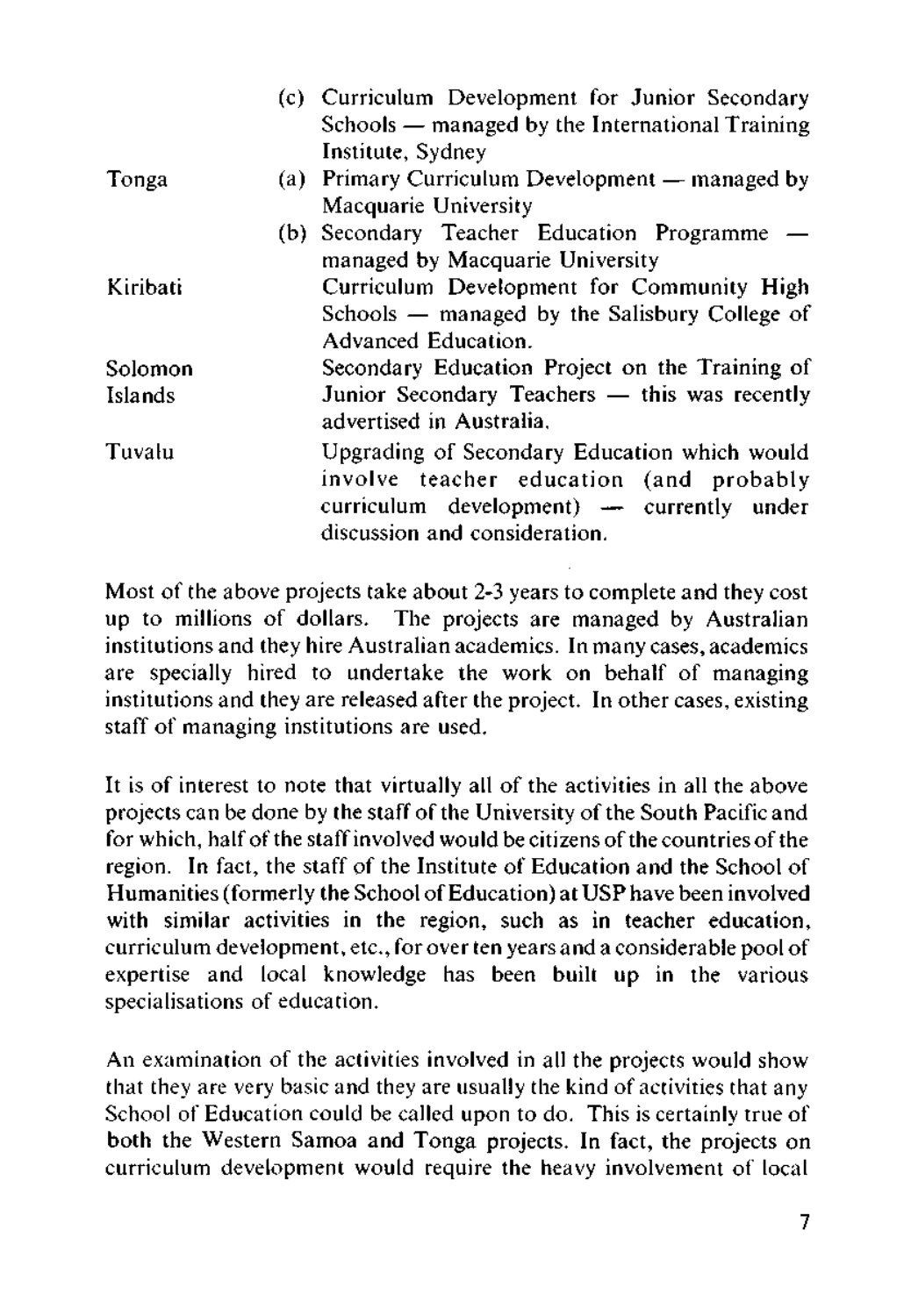teachers and local scholars either in national institutions or the regional university, USP.

The training of junior secondary school teachers in Solomon Islands, Western Samoa and probably in Tuvalu is in line with the kind of work that the USP School of Humanities has been doing. This is closely related to the consultancy work done by its staff and those at the Institute of Education for many years in the development of curriculum at the junior secondary level. In fact, the USP programme for the preparation of junior secondary school teachers had to be suspended a few years ago owing to a reduction in the number of students enrolled. This was due not to the lack of need but more to the lack of funds in the smaller countries of the region either to send their students to USP or to meet the cost of the development of similar programmes in their own national teacher training colleges either independently or in association with the USP. Such an association was developed with two of the teacher education colleges in the region — Western Samoa Secondary Teachers' College and Malapoa College in Vanuatu.

It would appear therefore that the exclusive involvement of Australian institutions and academics in these projects is not because of a lack of expertise or willingness on the part of academics and educators at the University of the South Pacific and at national institutions in the region. It is a matter of deliberate policy.

It would also be of interest to look at the method of execution of some of the projects. Some of the questions that have been asked about this are: How are the projects initiated? Who determines the nature of the project? How are the managing agents appointed? How are the staff selected? What degree of consultation with academics and educationists in the region and at USP takes place? How are the projects assessed? What happens at the end of the project?

Here is an account from a Principal, in one of the small countries of the region, which will give some insight into what goes on at the early stage of a project:

In December '85 Dr X visited my school. He returned again in March '86 with an official and an architect and they produced a physical plan of the school which would cost \$A4m. The plan would cost more than the budget of my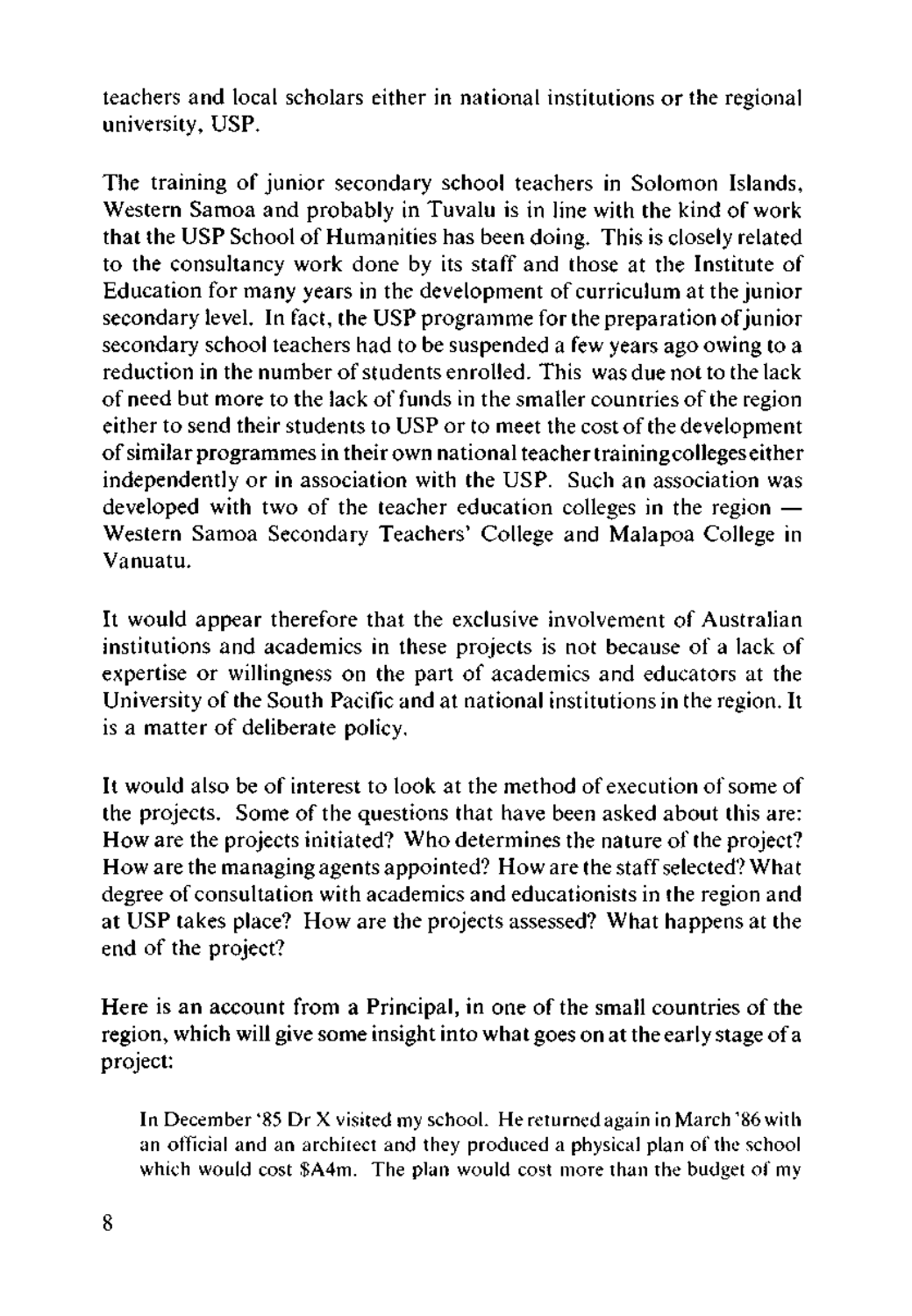country for any one year. In July '86 a Japanese team visited the school at the request of the Australian government to fund the project... but nothing has been done so far.... I pointed out to Dr X some of the difficulties of filling in for teachers going on training leave. Dr  $X$  then came up with a plan for sending teachers to Australia for a year's training and they would be replaced by Australian teachers.

Dr X suggested that I take a visit to Brisbane, Townsville, Sydney and Wollongong.... I did not ask for the visit. During the visit, I met all the important people... and was told that the project would start next year, 1987.... I feel there was a lot of salesmanship by those involved... everything seemed possible. The money consideration was brought up only in the last two days of my two weeks' visit.<sup>9</sup>

There is no suggestion that all the projects started like the one above but from discussions with some of the regional Principals of teachers' colleges and the Directors of Education involved, I gathered that most, if not all, were taken on a similar tour to Australia.

There is no doubt that extensive discussions took place with the nations involved but not with the University of the South Pacific, even in cases where the University has been involved in similar projects in those countries.

The managing agents are Australian institutions, although recently a number of private companies and consortiums have begun to bid for projects and one interesting aspect of this is that some of the former staff of USP who have returned to Australia have now become actively involved in bidding for projects. Some have even set up private companies to undertake such work. The University of the South Pacific is not invited to participate on an equal basis with Australian institutions but in some cases individuals are invited informally at the discretion of the Australian managing institutions to participate in specific consultancies. Where this has happened, the outcome has been very satisfactory on both sides and for the recipient country. In fact one of the most successful projects in the region was the one in Kiribati concerned with the development of curriculum for community high schools. This was managed by Salisbury College of Advanced Education and they involved consultants from the Institute of Education at USP on an informal basis. In some cases, requests for informal discussions with staff at USP by some Australian individuals have been resisted by senior ADAB officials.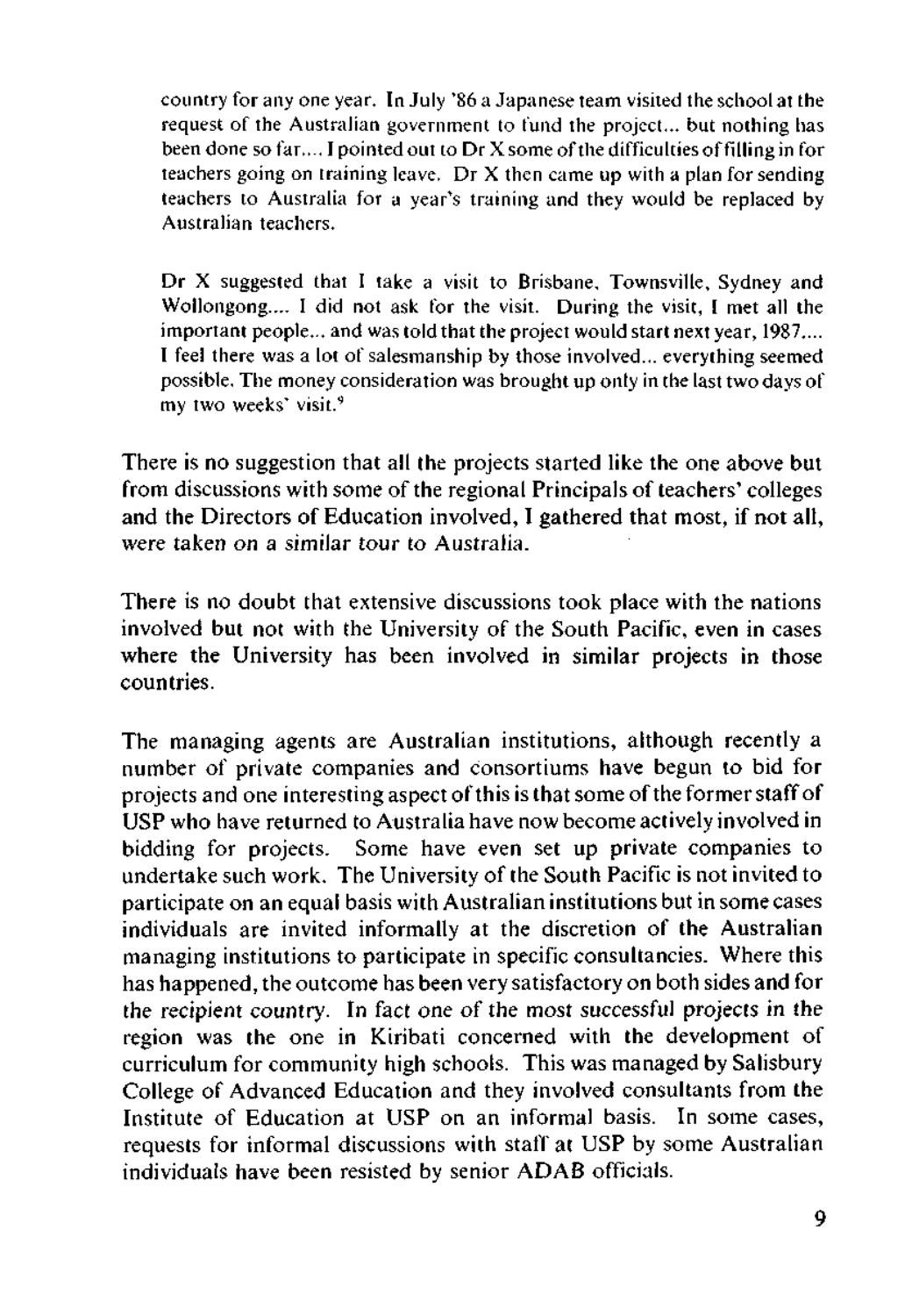Perhaps the fault lies not with individuals or institutions but with the mode of implementation of bilateral aid programmes. Perhaps the island nations are equally to be blamed for not insisting on full involvement of their national and regional institutions. However, this begs the question of whether they have a say in the choice of institutions to manage projects.

It needs to be pointed out that the New Zealand bilateral aid programme permits USP through the Institute of Education to be the managing agent of its projects as in the longstanding Tonga curriculum development project. This is a model that could be explored by ADAB. With greater cooperation and involvement by regional and Australian academics a number of conflicts and difficulties could be resolved.

It is also important to note, while looking at the involvement of Australian institutions, the handling of multilateral aid through the International Development Program of Australian Universities and Colleges **(IDP). IDP**  involves the USP fully in all its projects; it is responsive to its needs and problems, and is therefore highly regarded and effective in its aid delivery.

#### **Some implications**

**It** is evident from the above that the current bilateral aid arrangements ignore and undermine an important regional resource base which could have been tapped for mutual benefit of recipients and donors. It could also foster healthy academic and scholarly interaction among those involved. It would be in the long term interest of the countries in the region if the capability of its regional institution is enhanced and consolidated. This would be one way of ensuring that it will be in a better position to respond to regional needs rather than it being required, as has happened so often, to 'pick up the bits' after the overseas consultants have gone home.

I suggest that USP be invited to be involved as equal partners in managing bilateral aid projects in recognition of its expertise and experience as the major regional institution in the South Pacific. Even if the above suggestion cannot be met, informal consultations and the invitation to participate should be extended to USP by Australian managing agencies and bidders. This would only reinforce what is being sought by some enlightened overseas consultants.